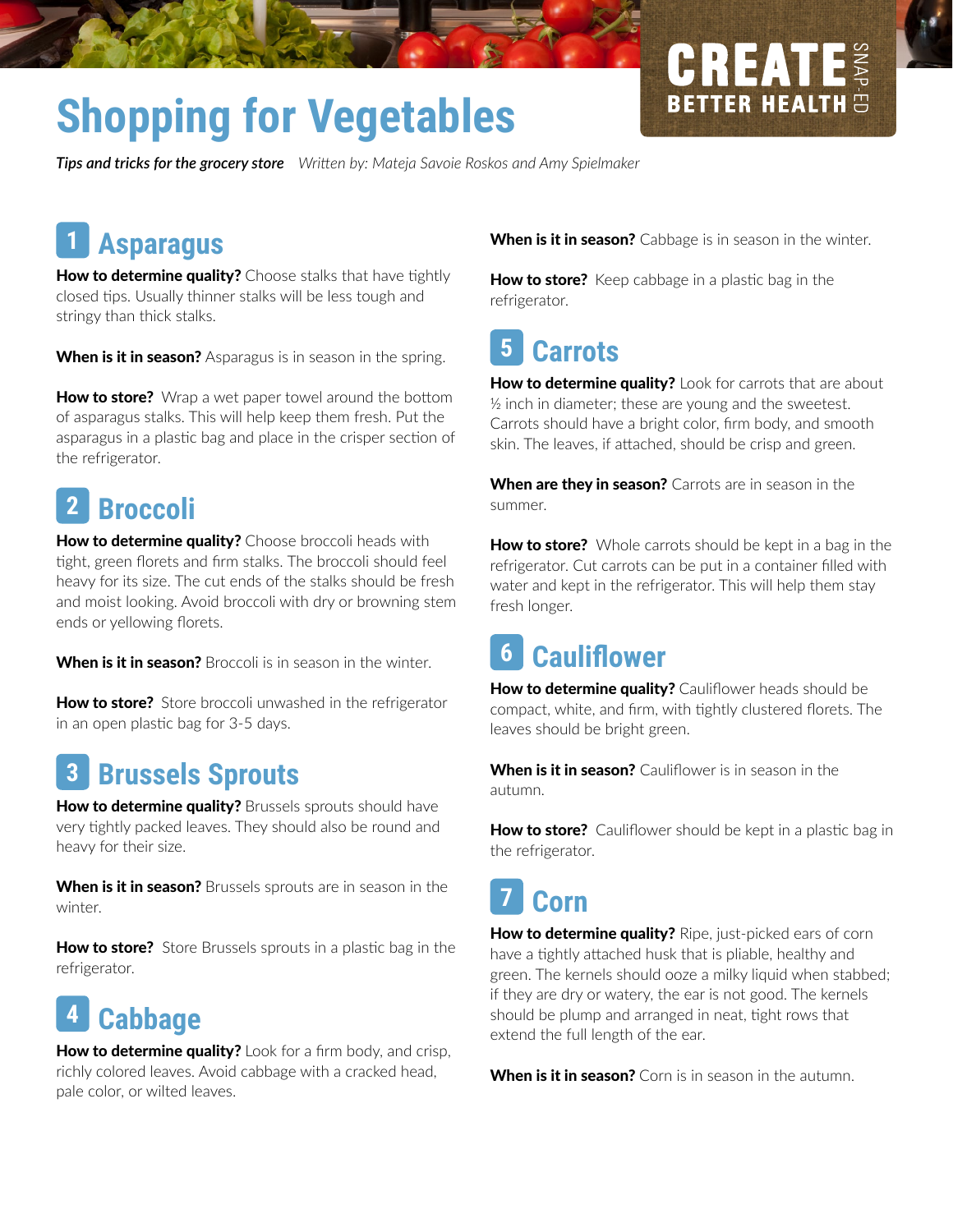How to store? Corn should be stored in the refrigerator crisper with husks still on. Corn also freezes well.

#### **Cucumbers 8**

How to determine quality? Cucumbers should have a heavy and frm body. Small, skinny cucumbers will have firmer, sweeter flesh and softer seeds.

When are they in season? Cucumbers are in season in the summer.

How to store? Cucumbers should be kept in the refrigerator. Cucumbers can absorb the favor of nearby foods, so it is important to store cucumbers away from strong favors, like onions.

# **Green Beans 9**

How to determine quality? Green beans should be brightly colored and snap easily when bent. Avoid beans that have visible blemishes or are stiff.

When are they in season? Green beans are in season in the summer.

How to store? Green beans should be kept in a plastic bag in the refrigerator.

# **Jicama 10**

How to determine quality? Choose jicama roots that are small in size. As the root grows larger, its flavor decreases and its texture toughens. Jicama should have smooth, shiny, and unblemished skins. Avoid jicama with green discoloration around the stem end as this is an indicator of mold.

When is it in season? Jicama is in season in the summer.

How to store? Jicama should be stored in a cool, dry place and left uncovered. Moisture can lead to rotting, so avoid putting jicama in the refrigerator. Remove any soggy or discolored fesh before use.

# **Onions 11**

How to determine quality? Green onions should have crisp, bright green tops and a frm white base. Dry onions should be frm and free of cuts and blemishes.

When are they in season? Onions are in season in the winter.

**How to store?** Rubber bands and damaged leaves on green onions should be discarded immediately. Green onions can be wrapped in a damp paper towel and placed in the refrigerator. Dry onions should be kept in a cool, dry, well-ventilated place. Once cut, they should be stored in the refrigerator.

# **Peas 12**

How to determine quality? Peas should be plump and bright green, not white. Peas with small pods and seeds are the most tender and sweet.

When is it in season? Peas are in season in the summer.

How to store? Peas can be stored in their pods in the crisper drawer of the refrigerator. Peas removed from their pods can be blanched and frozen.

# **Peppers 13**

How to determine quality? Look for peppers with a firm body, thick walls, smooth skin, and a bright and shiny color. The colored bell peppers (red, yellow, and orange) are mature and sweeter bell peppers while the green bell peppers are immature and slightly biter.

When are they in season? Peppers are in season in the autumn.

How to store? Peppers should be stored in a plastic bag in the refrigerator crisper.

# **Potatoes and Sweet Potatoes 14**

How to determine quality? Potatoes should have a firm body and be heavy for their size. They should be free from black or soft spots, sprouts, wrinkles, or greenish color.

When are they in season? Potatoes are in season in the winter. Sweet potatoes are in season in the autumn.

How to store? Store potatoes in a cool, dry, well-ventilated area. They should be placed in a perforated plastic or burlap bag.

# **Rhubarb 15**

How to determine quality? Rhubarb should have firm, crisp stalks with a hint of red. The edges should not be brown or dried out. The leaves, if they're still attached, should not be wilted.